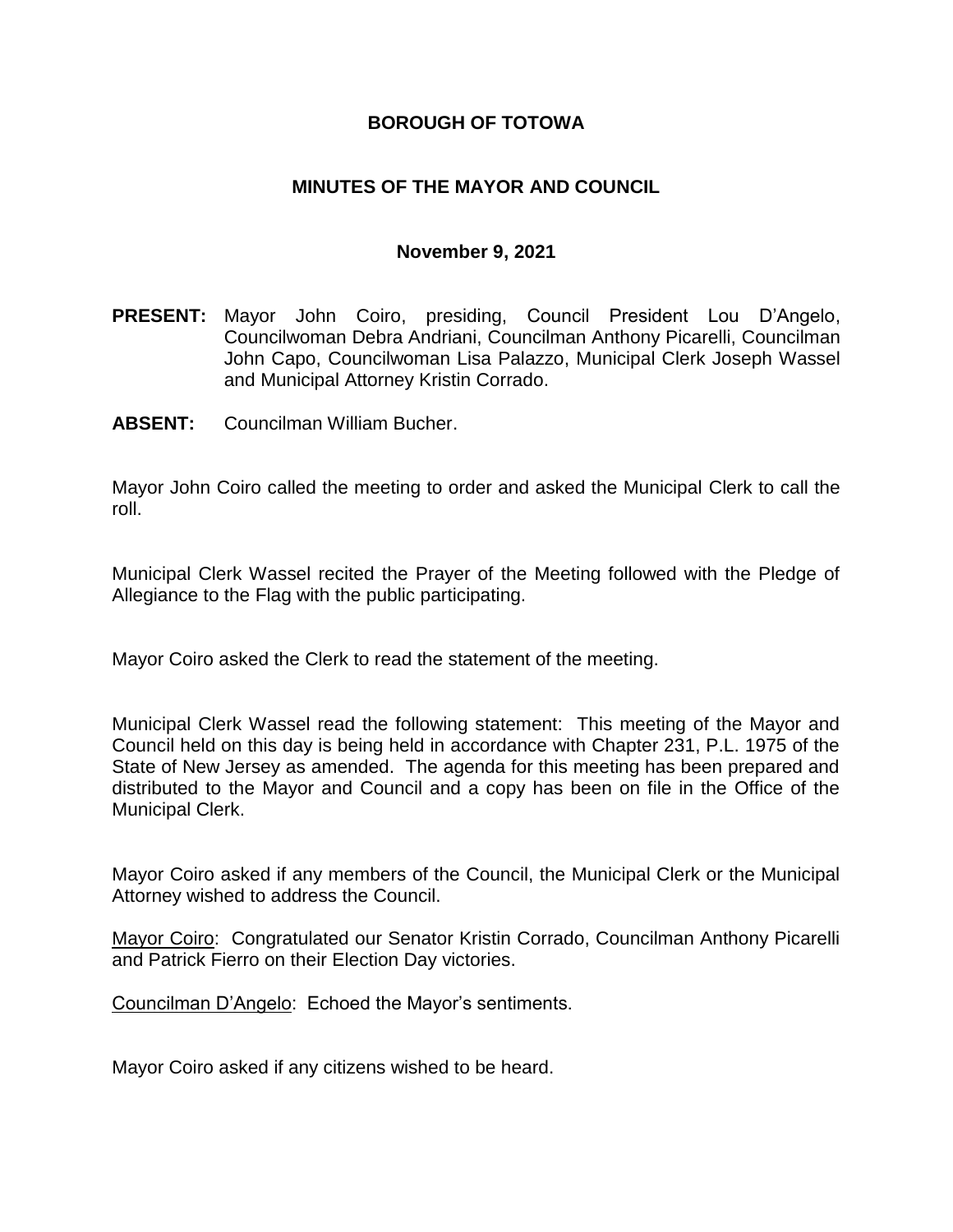## CITIZENS HEARD:

Mike Mahometa, 269 Lincoln Avenue: Asked if there was any notice given to residents when the DPW was flushing the fire hydrants because they had dirty water. Mayor Coiro: Said, yes, we sent out a reverse 9-1-1 to announce the hydrant flushing and also the DPW puts out signs in the area where the flushing will occur.

Ralph Marana, 131 Greene Avenue: Inquired how often the Mayor sends out messages on the reverse 9-1-1. Mayor Coiro: Replied, as needed.

There was a motion by Councilman D'Angelo, seconded by Councilwoman Andriani to approve the Minutes of the Mayor and Council for the meeting of October 26, 2021. On roll call vote, all members of the Council present voted in the affirmative.

# COMMITTEE ON FINANCE:

There was a motion by Councilman Picarelli, seconded by Councilman D'Angelo to approve Resolution No. 2021-23 for the payment of bills. On roll call vote, all members of the Council present voted in the affirmative.

There was a motion by Councilman Picarelli, seconded by Councilman D'Angelo to acknowledge receipt and discussion of the 2021 Municipal Best Practices Inventory. Municipal Clerk Wassel announced that we scored an 18 and a score of 15 + results in no aid being withheld from the municipality. The Worksheet was certified by Chief Administrative Officer/Municipal Clerk Joseph Wassel (C-0791) and Chief Financial Officer Lisa Nash (N-931). On roll call vote, all members of the Council present voted in the affirmative.

COMMITTEE ON PUBLIC SAFETY:

There was a motion by Councilman D'Angelo, seconded by Councilman Capo to adopt the following Resolution Approving Participation With The State Of New Jersey Federal Grant Program Under The FY2022 Safe And Secure Communities Program Administered By The New Jersey Department Of Law And Public Safety, Office Of The Attorney General And To Accept The Grant Funding. On roll call vote, all members of the Council present voted in the affirmative.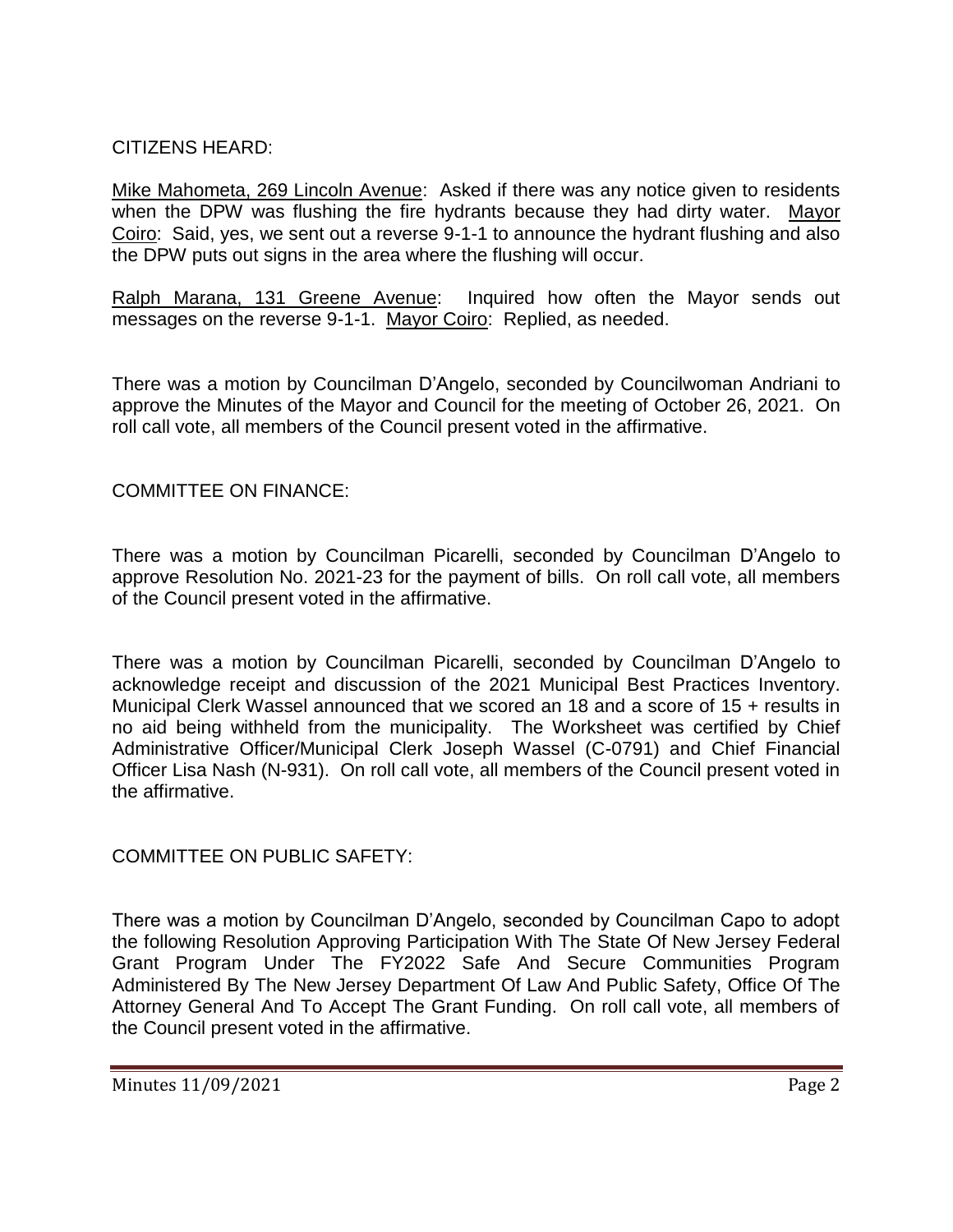## RESOLUTION NO. 108-2021

### RESOLUTION APPROVING PARTICIPATION WITH THE STATE OF NEW JERSEY FEDERAL GRANT PROGRAM UNDER THE FY2022 SAFE AND SECURE COMMUNITIES PROGRAM ADMINISTERED BY THE NEW JERSEY DEPARTMENT OF LAW AND PUBLIC SAFETY, OFFICE OF THE ATTORNEY GENERAL AND TO ACCEPT THE GRANT FUNDING

WHEREAS, the Mayor and Council of the Borough of Totowa wishes to apply for funding of approximately \$32,400 with a match of \$406,944 for an approximate project total cost of \$439,344 for a project under the State of New Jersey Safe and Secure Communities Program Grant # 22-1612 for the period of 01/25/2022 to 01/24/2023; and

WHEREAS, the Mayor and Council of the Borough of Totowa has reviewed the accompanying application and has approved said request; and

WHEREAS, the project is a joint effort between the New Jersey Department of Law and Public Safety, Office of the Attorney General and the Borough of Totowa, for the purpose described in the application.

NOW, THEREFORE, BE IT RESOLVED, by the Mayor and Council of the Borough of Totowa that:

- 1) As a matter of public policy, the Mayor and Council of the Borough of Totowa wishes to participate to the fullest extent possible with the New Jersey Department of Law and Public Safety, Office of the Attorney General and to accept the grant funding in the amount of \$32,400.
- 2) The New Jersey Department of Law and Public Safety, Office of the Attorney General shall receive funds on behalf of the applicant.
- 3) The New Jersey Department of Law and Public Safety, Office of the Attorney General shall be responsible for the receipt and review of the applications for said funds.
- 4) The New Jersey Department of Law and Public Safety, Office of the Attorney General shall initiate allocations to the applicant as authorized by law.

There was a motion by Councilman D'Angelo, seconded by Councilman Capo to approve payment of the Fire Department Clothing Allowance for 2021. On roll call vote, all members of the Council present voted in the affirmative.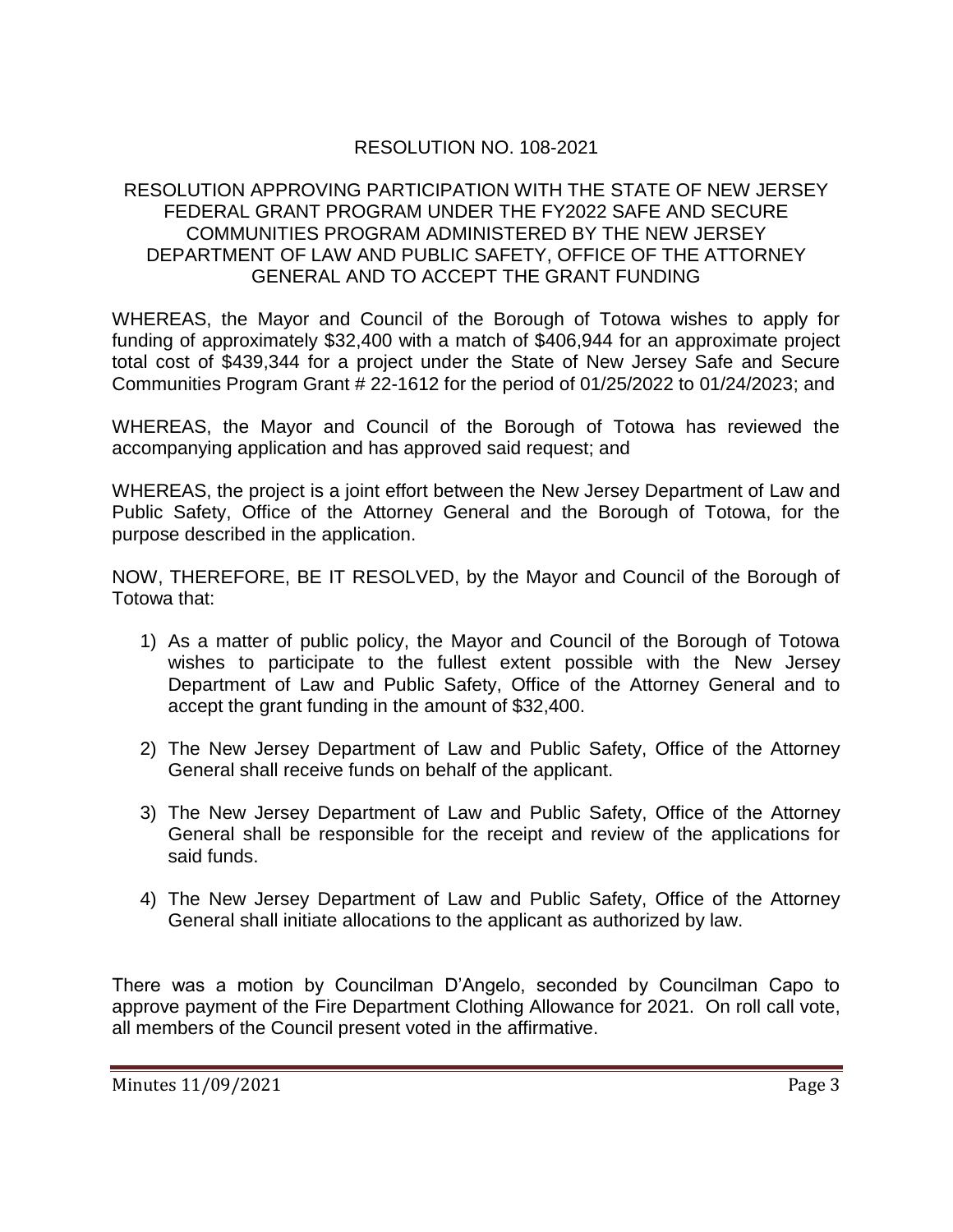There was a motion by Councilman D'Angelo, seconded by Councilman Capo to adopt the following Resolution Authorizing The Borough Of Totowa To Enter Into A Traffic Signal Agreement Minnisink Road (CR 642) – Public Way "A" Located At 205-225 Minnisink Road With The County Of Passaic And NJDC Condominium Association, Inc. On roll call vote, all members of the Council present voted in the affirmative.

### RESOLUTION NO. 109-2021

#### RESOLUTION AUTHORIZING THE BOROUGH OF TOTOWA TO ENTER INTO A TRAFFIC SIGNAL AGREEMENT MINNISINK ROAD (CR 642) – PUBLIC WAY "A" LOCATED AT 205-225 MINNISINK ROAD WITH THE COUNTY OF PASSAIC AND NJDC CONDOMINIUM ASSOCIATION, INC.

WHEREAS, NJDC Condominium Association, Inc., 2 Broad Street, Suite 400, Bloomfield, New Jersey 07003 ("NJDC") is the owner of the property located at 205-225 Minnisink Road, Totowa, New Jersey 07512 and identified as Block 154, Lot 19.07 on the official tax map of the Borough of Totowa; and

WHEREAS, Minnisink Road is a Passaic County Road; and

WHEREAS, on March 18, 2021, the Passaic County Planning Board granted conditional approval to NJDC's site plan application (Passaic County File Number SP-19-004) for development of the property; and

WHEREAS, the County's Conditional Approval requires NJDC to enter into an agreement with the County of Passaic and the Borough of Totowa for the installation and future maintenance of a traffic control signal at the intersection of Minnisink Road and Public Way "A" in accordance with a Traffic Signal Plan prepared by Andrew Jafolla, Dynamic Traffic, LLC, (the "Traffic Signal Plan"), a copy of which is on file in the office of the Borough of Totowa Construction Code Official; and

WHEREAS, the parties are willing to enter in an Agreement which outlines the parties respective responsibilities as to the traffic control signal at the intersection of Minnisink Road and Public Way "A".

NOW, THEREFORE, BE IT RESOLVED, that the Mayor and Council of the Borough of Totowa do hereby authorize the Borough of Totowa to enter into an Agreement with the County of Passaic and NJDC Condominium Association, Inc., for the purpose as set forth aforesaid, and a copy of said Agreement is attached hereto and made a part hereof.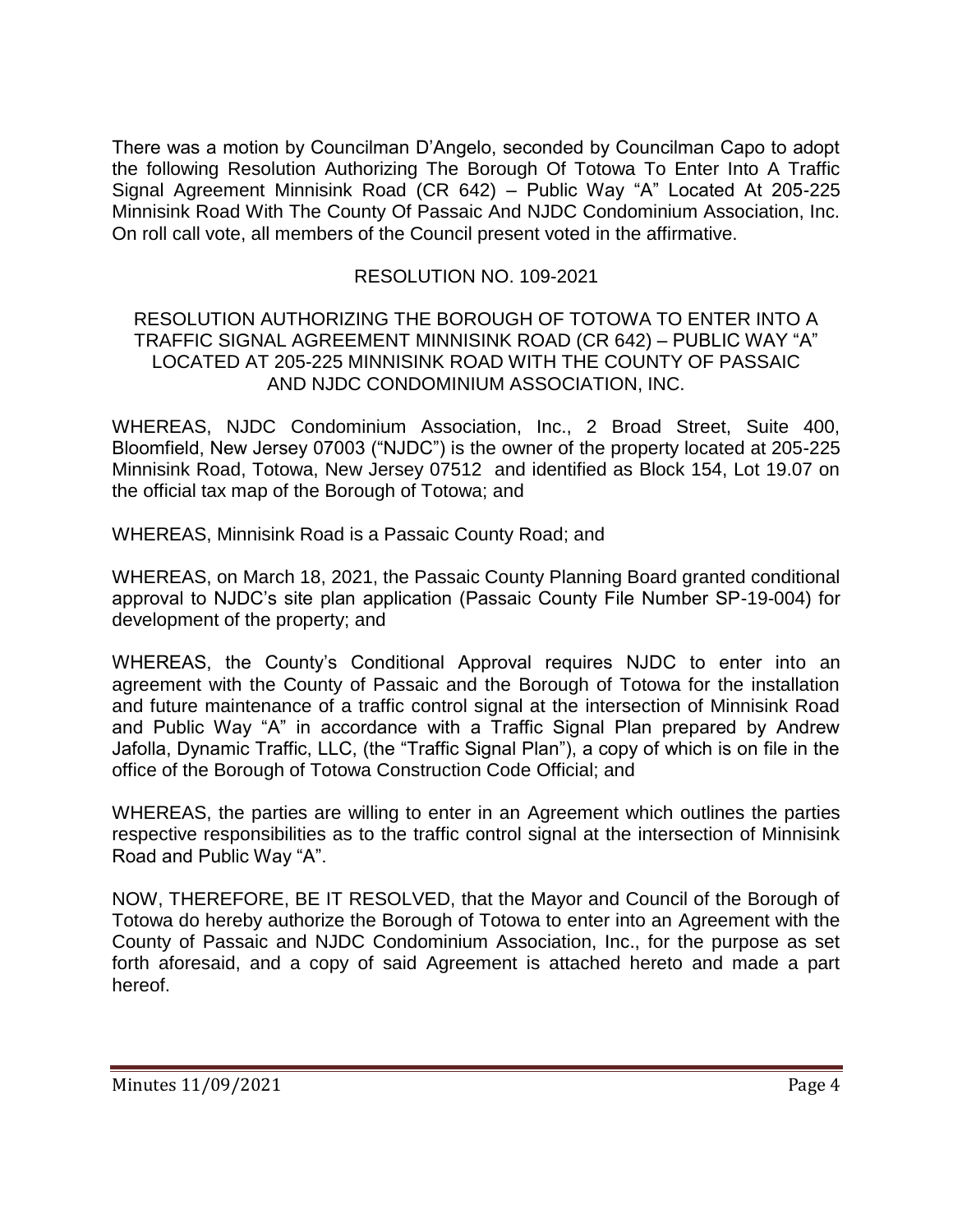BE IT FURTHER RESOLVED, that the Municipal Council of the Borough of Totowa does hereby authorize the Mayor and Municipal Clerk to execute any and all instruments relating thereto.

There was a motion by Councilman D'Angelo, seconded by Councilman Capo to add the following item to the agenda. On roll call vote, all members of the Council present voted in the affirmative.

Upon the recommendation of the Committee, there was a motion by Councilman D'Angelo, seconded by Councilman Capo to appoint Roy Wells as a School Crossing Guard. On roll call vote, all members of the Council present voted in the affirmative.

### MAYOR'S APPOINTMENT

### I, Mayor John Coiro, with the advice and consent of the Council do hereby appoint Roy Wells as a School Crossing Guard for a term of one year expiring on December 31, 2021.

There was a motion by Councilman D'Angelo, seconded by Councilman Capo to confirm the appointments. On roll call vote, all members of the Council present voted in the affirmative.

COMMITTEE ON PUBLIC WORKS:

Upon the recommendation of DPW Superintendent Jim Niland, there was a motion by Councilwoman Palazzo, seconded by Councilman Picarelli to approve a grade increase for DPW Laborer Domenick Coiro from Grade 1 to Grade 1-C. On roll call vote, all members of the Council present voted in the affirmative.

Upon the recommendation of DPW Superintendent Jim Niland, there was a motion by Councilwoman Palazzo, seconded by Councilman Picarelli to approve a grade increase for DPW Laborer Josko Huljev from Grade 1-C to Grade 1-B. On roll call vote, all members of the Council present voted in the affirmative.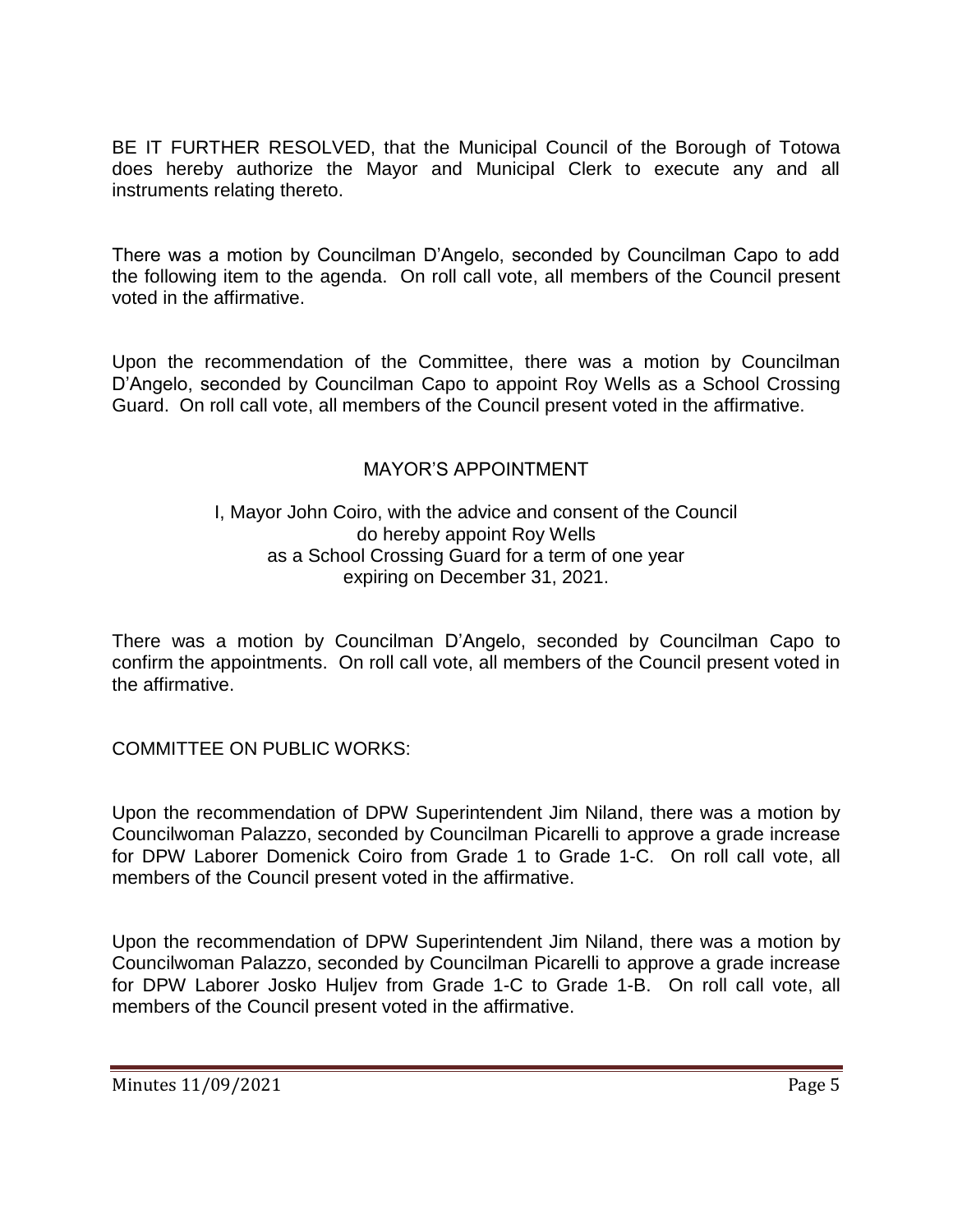A letter was received from the New Jersey Department of Transportation advising that Totowa has been selected to receive funding from their FY 2022 Municipal Aid Program for Cumberland Avenue, Hamilton Trail and Stirling Terrace in the amount of \$307,100. There was a motion by Councilwoman Palazzo, seconded by Councilman Picarelli to accept the grant funds. On roll call vote, all members of the Council present voted in the affirmative.

# COMMITTEE ON ENGINEERING & PUBLIC PROPERTY:

There was a motion by Councilman Capo, seconded by Councilwoman Andriani to adopt the following Resolution Authorizing A Deed Of Dedication – Parcel 280 On A Map Entitled "New Jersey Department Of Transportation, General Property Parcel Map, Route 80, Section 4E, Two Bridges Road To Glover Avenue, Showing Existing Right Of Way And Parcels To Be Acquired In The Borough Of Totowa, County Of Passaic, November 2020" To The State Of New Jersey. On roll call vote, all members of the Council present voted in the affirmative.

# RESOLUTION NO. 110-2021

### RESOLUTION AUTHORIZING A DEED OF DEDICATION – PARCEL 280 ON A MAP ENTITLED "NEW JERSEY DEPARTMENT OF TRANSPORTATION, GENERAL PROPERTY PARCEL MAP, ROUTE 80, SECTION 4E, TWO BRIDGES ROAD TO GLOVER AVENUE, SHOWING EXISTING RIGHT OF WAY AND PARCELS TO BE ACQUIRED IN THE BOROUGH OF TOTOWA, COUNTY OF PASSAIC, NOVEMBER 2020" TO THE STATE OF NEW JERSEY

WHEREAS, a traffic condition exists at the intersection of Route 80 WB and Vreeland Avenue – Minnisink Road (CR 642) in the Borough of Totowa, in the County of Passaic, which requires the installation of a semi-actuated traffic control signal; and

WHEREAS, by Resolution No. 79-2021 dated July 27, 2021, the Mayor and Council of the Borough of Totowa authorized the Borough of Totowa to enter into an Agreement with the State of New Jersey, acting through its Commissioner of Transportation, for the installation of a semi-actuated traffic control signal; and

WHEREAS, NJDC Urban Renewal, LLC is the owner of the property located at 169 Minnisink Road, Totowa, New Jersey 07512, Block 154, Lot 19.03; and

WHEREAS, the Borough of Totowa is the owner of property located at Minnisink Road and the South Side of Vreeland Avenue, Block 154.02, Lot 1; and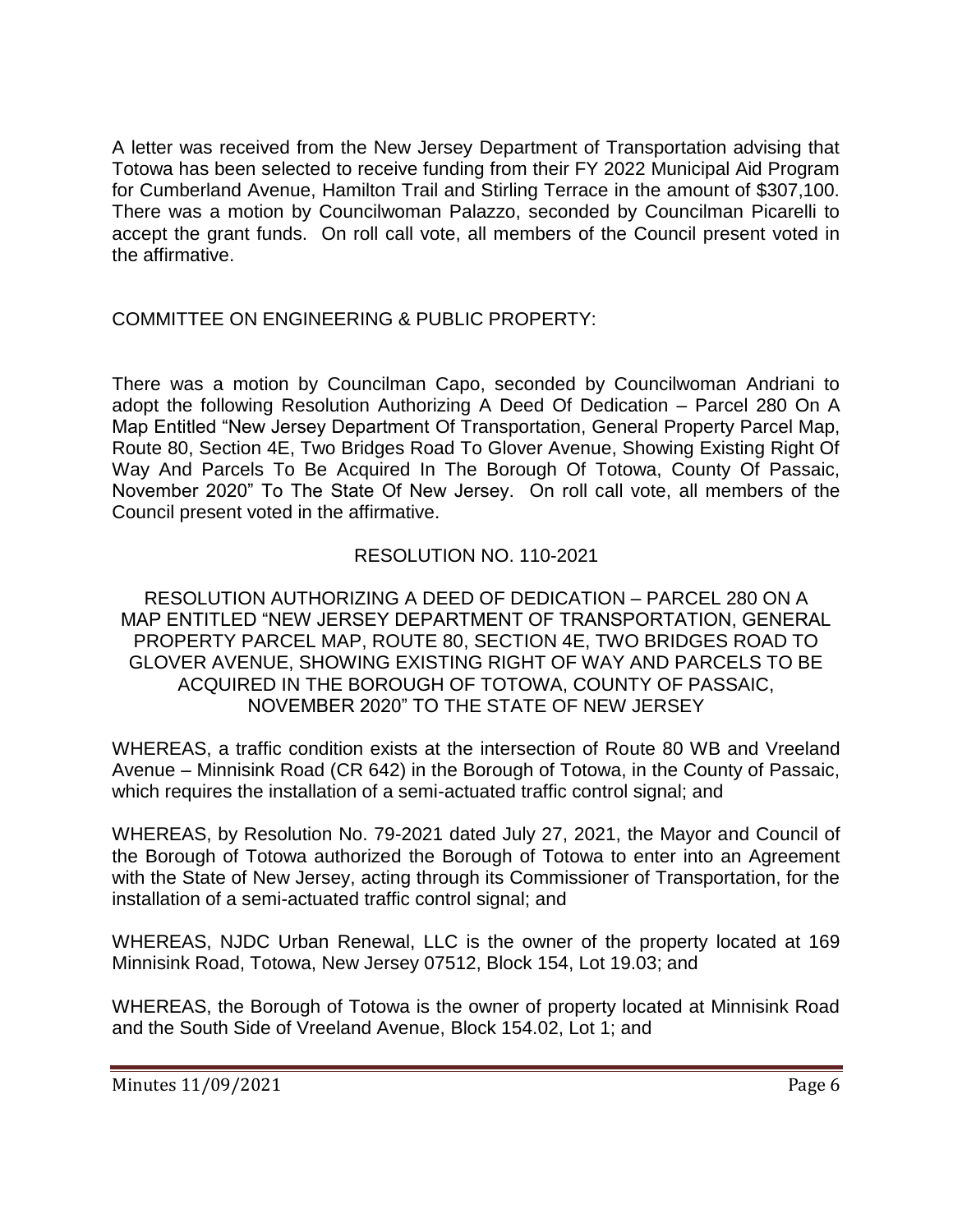WHEREAS, NJDC Urban Renewal, LLC has advised the Borough of Totowa that the municipality must also enter into a Deed of Dedication – Parcel 280 on a Map entitled "New Jersey Department Of Transportation, General Property Parcel Map, Route 80, Section 4E, Two Bridges Road To Glover Avenue, Showing Existing Right Of Way And Parcels To Be Acquired In The Borough Of Totowa, County Of Passaic, November 2020" to the State Of New Jersey Department of Transportation ("NJDOT"); and

WHEREAS, the Deed of Dedication is for the purpose of intersection modifications and roadway widening as required by the NJDOT; and

WHEREAS, the Mayor and Council of the Borough of Totowa desire to enter into a Deed of Dedication with the State of New Jersey for the aforesaid purpose.

NOW, THEREFORE, BE IT RESOLVED, that the Mayor and Council of the Borough of Totowa do hereby authorize the Borough of Totowa to enter into a Deed of Dedication – Parcel 280 on a Map entitled "New Jersey Department Of Transportation, General Property Parcel Map, Route 80, Section 4E, Two Bridges Road To Glover Avenue, Showing Existing Right Of Way And Parcels To Be Acquired In The Borough Of Totowa, County Of Passaic, November 2020" to the State Of New Jersey.

BE IT FURTHER RESOLVED, that the Municipal Council of the Borough of Totowa does hereby authorize the Mayor and Municipal Clerk to execute any and all necessary instruments relating thereto.

BE IT FURTHER RESOLVED, that an executed copy of the Deed of Dedication shall be recorded in the Passaic County Clerk's Office.

COMMITTEE ON LIAISON & INSPECTION:

A letter of resignation was received from Totowa Public Library Trustee Janet L. Saunders effective December 31, 2021. There was a motion by Councilwoman Andriani, seconded by Councilwoman Palazzo to accept her resignation with regrets. On roll call vote, all members of the Council present voted in the affirmative.

COMMITTEE ON LEGISLATION & ORDINANCES:

There was no report.